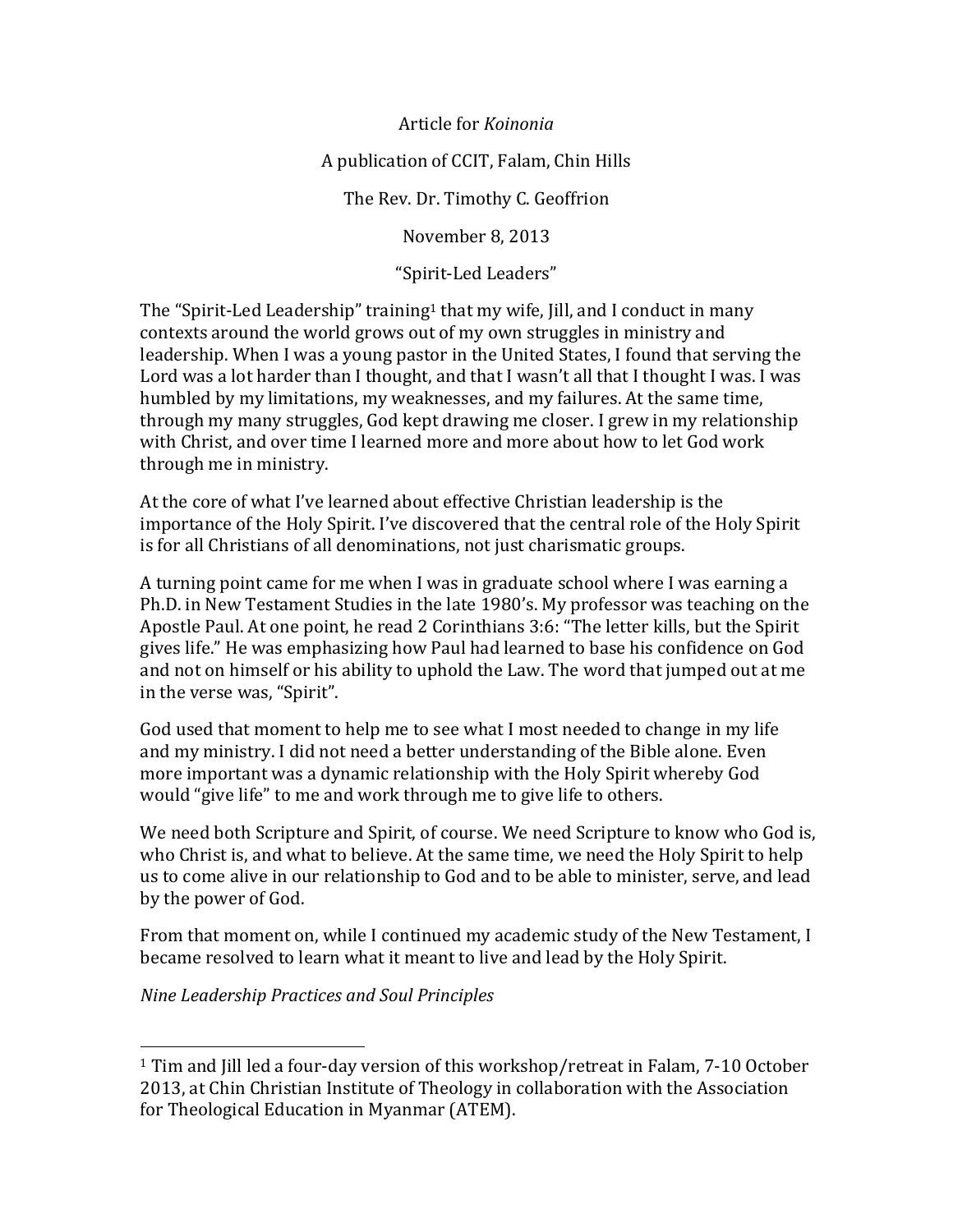To develop our relationship with God and to learn how to become more Spirit-filled and Spirit-led is a life-long calling, and requires a commitment to seek to grow. But what can you do concretely to learn how to be a more effective Spirit-led leader?

In over two decades as a pastor, a faculty member at Christian colleges and seminaries, and as an organizational leader of a Christian-based ministry to at-risk youth, I learned many practices and principles that have been extremely helpful to me in my own growth. In 2005, I was given the opportunity to publish a list of nine leadership practices and corresponding soul principles in The Spirit-Led Leader.<sup>2</sup>

Leadership practices are activities that one "does" (action to be taken). Principles are biblically based teaching to be "believed". Both biblical knowledge and Spirit-led action are necessary for effective Spirit-led leadership.

#### **Leadership Practice 1**

Envision your leadership flowing out of a deep spiritual life.

## **Soul Principle 1**

Fruitfulness in leadership requires the work of God in and through us (Luke 2:46-49; 4:42-43; 5:15-16; 22:42; John 15:1-13; 1 Cor. 12:4-7; Phil. 2:12-13).

# **Leadership Practice 2**

Actively cultivate your own spiritual life.

# **Soul Principle 2**

Spiritual vitality flows from a real change of heart and mind toward God (Matt.) 22:37-39; Col. 1:28-29; 3:17; Rom. 5:5; 8:13-14; 9:21; Phil. 2:5-11; Gal. 5:22-26; Heb. 5:7).

# **Leadership Practice 3**

Develop specific spiritual disciplines.

# **Soul Principle 3**

Disciplines deepen our spiritual life and empower our leadership (2 Pet. 1:3-11).

# **Leadership Practice 4**

Always seek to serve God's purposes first.

# **Soul Principle 4**

<sup>(((((((((((((((((((((((((((((((((((((((((((((((((((((((</sup> <sup>2</sup> The Spirit-Led Leader: Nine Leadership Practices and Soul Principles (Herndon, VA: The Alban Institute, 2005). The *Spirit-Led Leadership training* courses follow the outline of the book.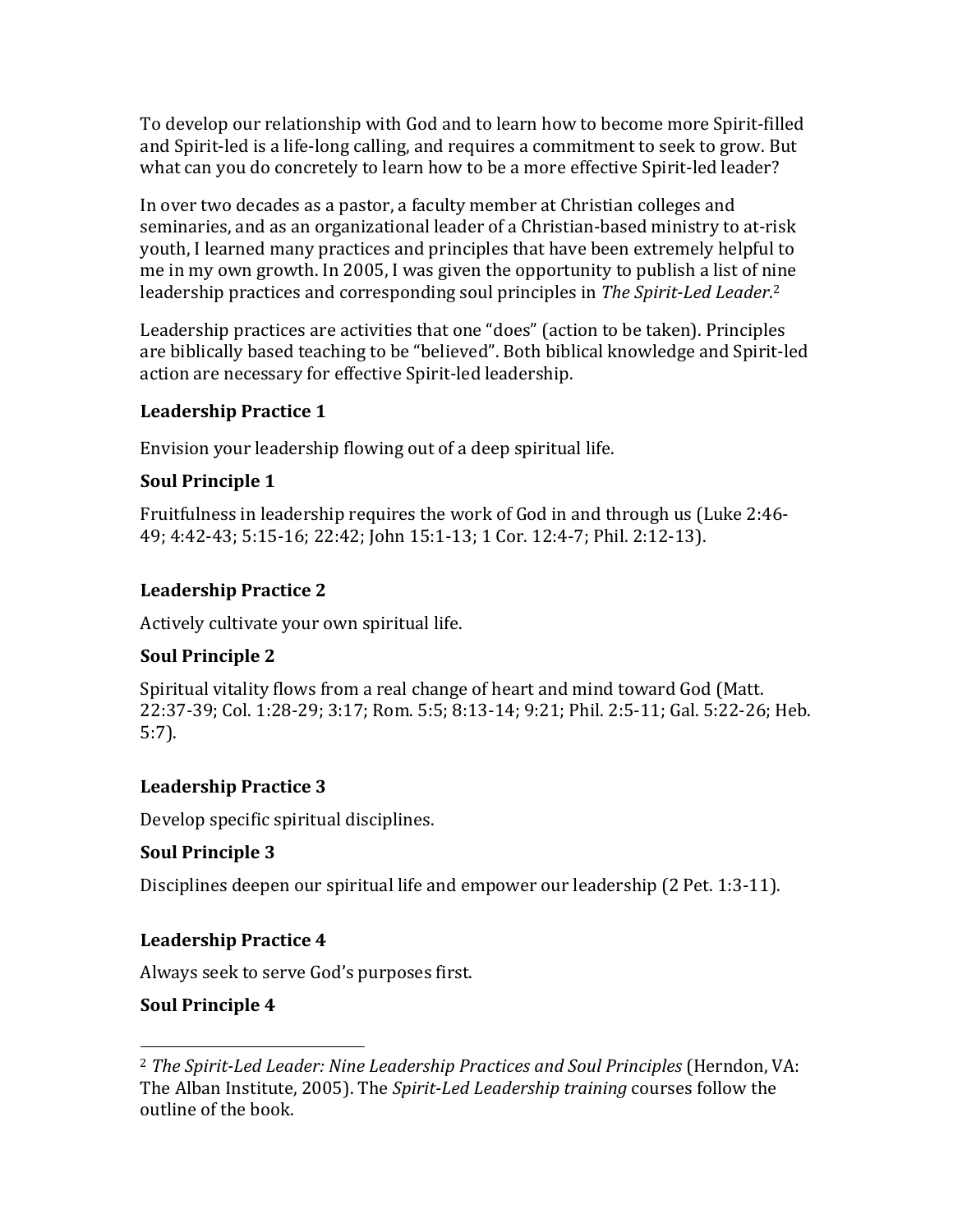Aligning our will with God's is an all-encompassing, ongoing process (Col. 1:9-10; James 1:5-7).

## **Leadership Practice 5**

Create a vital spiritual environment within your workplace.

## **Soul Principle 5**

God works powerfully as we seek his activity among us (Acts 6:1-6; 13:1-3; 1 Cor.) 12:1-7; 2 Cor. 12:9-10; Gal. 5:16-25; Eph. 4:30-5:12; Phil. 2:1-8).

## **Leadership Practice 6**

Make change a personal priority.

#### **Soul Principle 6**

Change is our calling (Mark 10:45; John 3:16; 5:24; Rom. 3:21-24; 5:1-6; 8:5-11; 12:1-2; Phil. 1:6; 2:12; Col. 1:9-12; Titus 2:11-14).

## **Leadership Practice 7**

Lead by listening well.

## **Soul Principle 7**

The Holy Spirit speaks and works through every team member (1 Cor. 12; Phil. 2:3-8).

# **Leadership Practice 8**

Always trust God.

#### **Soul Principle 8**

Steadfast trust in God is indispensable to spiritual vitality and leadership (Ps. 23; 42:5-6; 56:3-4; Prov. 3:5-6; Isa. 55:8-9; Jer. 17:28; Rom. 5:3-5; 8:28-39; 12:2; John 14:1; Heb. 6:13-15, 11:1; James 1:5-6; 1 Pet. 1:6-9).

#### **Leadership Practice 9**

Open yourself fully to the love and grace of God.

#### **Soul Principle 9**

The grace of God creates the only sure foundation for personal transformation and dynamic spiritual leadership (Eph. 2:8-9; 1 Pet. 1:3-6, 8-9; Titus 2:11-14; 2 Tim. 1:11-12; Heb. 4:16; 11:6; Rom. 1:16-17; 8:5-6; Phil. 3:8-12; 2 Cor. 12:9-10).

*An&Important&Step&to&Take*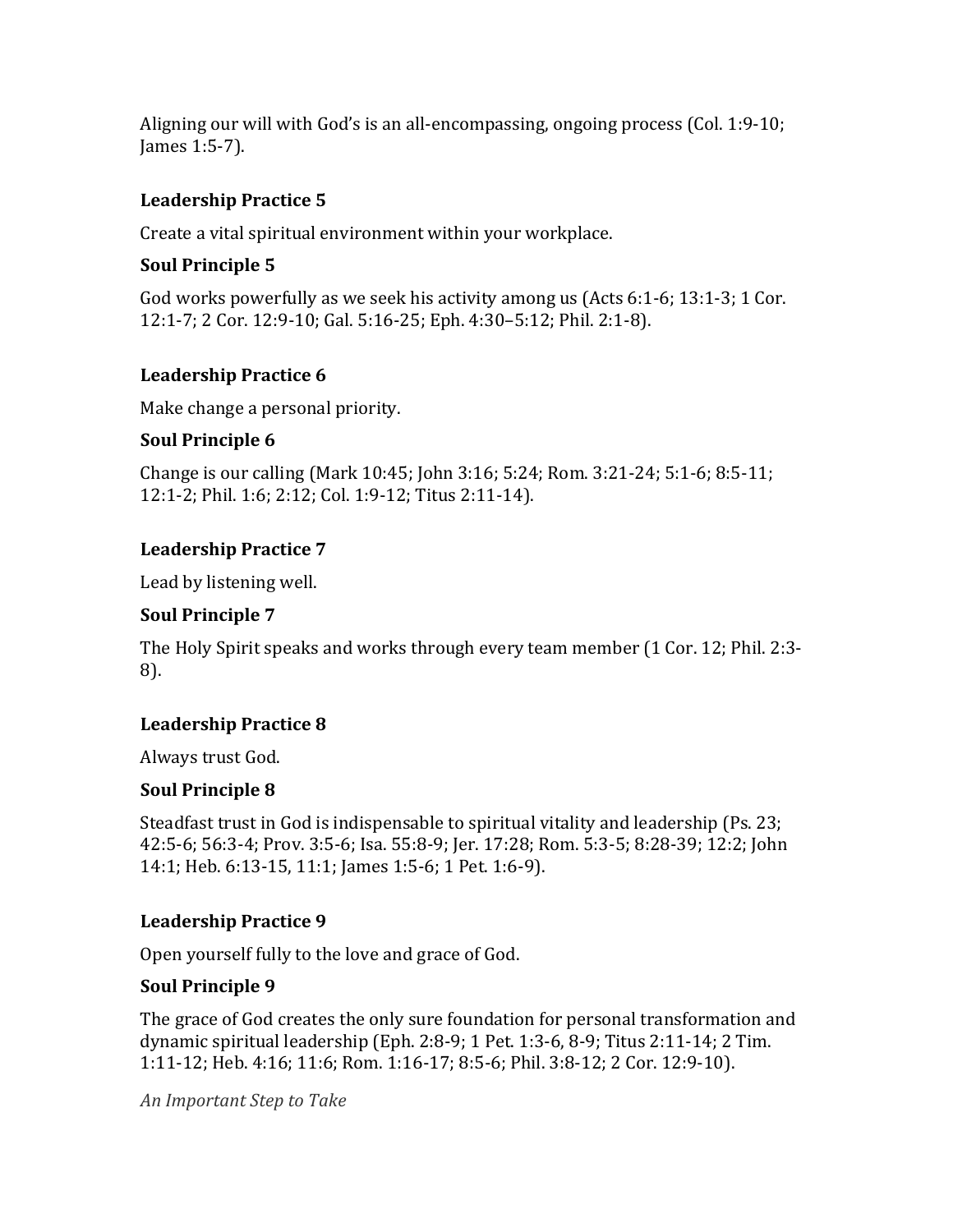One of the biggest factors that holds us back from becoming the Spirit-led individuals, friends, and leaders God has called us to be is something called "compartmentalization." We separate our spiritual life from our marriage, from our parenting, from our leadership, from our relationships with our neighbors, and from other aspects of our life.

A problem arises when we have some compartments that leave God out. We become different people in different contexts, or, we don't let one aspect of our life influence another. We may be a godly worship leader on Sunday morning and mistreat our wives and children on Sunday night. We may preach a good sermon one day, and lie, cheat or steal another day. We may love our friends and families, but hate our neighbors. Compartmentalization like this is the opposite of the life that Jesus lived and that he taught his disciples to live.

Instead of making compartments and leaving God out of some of them, we are called to fully integrate every aspect of our life. We do this by putting Christ at the center of our lives and by relying on the power of the Holy Spirit to let Christ flow into every compartment. When Christ becomes the integrating principle and the Holy Spirit the integrating force of our lives, we will have a consistency that brings the different parts of our life into harmony with each other in ways the fit with God's will.

In his letter to the Colossians, Paul portrays the integrated life in a different way with the same end result. He writes,

For this reason, since the day we heard [of your faith and love], we have not ceased praying for you and asking that you may be filled with the knowledge of God's will in all spiritual wisdom and understanding, so that you may lead lives worthy of the Lord, fully pleasing to him, as you bear fruit in every good work and as you grow in the knowledge of God. (Colossians  $1:9-10$ )

Thus, the more we mature spiritually, the more we will see the Holy Spirit integrate who we are, what we do, and how we do it.

WHO—the "who" of our calling is to become a person of deep spiritual maturity filled with love for God and spiritual wisdom and understanding;

WHAT—the "what" is all the good that we do in our lives to serve God; and

HOW—the "how" of our calling is to live and work in such a way that pleases the Lord and is worthy of him.

*What is a Spirit-Led Leader?* 

Spirit-led leaders, then, will put Christ at the center of their lives. They will regularly draw on the Holy Spirit for wisdom, guidance, and power to deepen in their relationship with God and to fulfill their responsibilities. In their leadership roles,